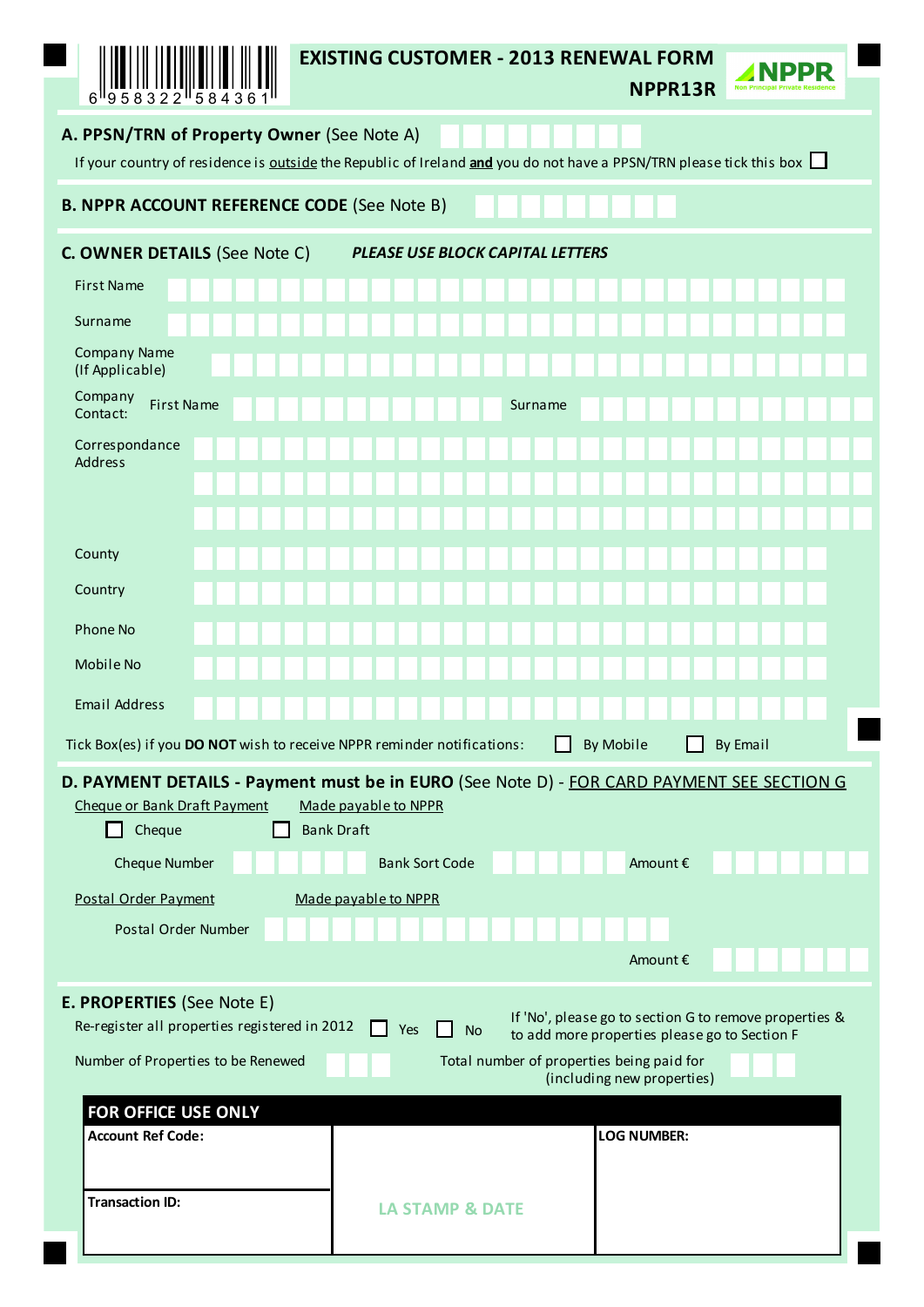| 584362<br><sup>1</sup> 958322<br>5.                                                                                                          | <b>EXISTING CUSTOMER - 2013 RENEWAL FORM</b>                                                                             | NPPR13R                         |                                                               |  |  |  |  |  |  |
|----------------------------------------------------------------------------------------------------------------------------------------------|--------------------------------------------------------------------------------------------------------------------------|---------------------------------|---------------------------------------------------------------|--|--|--|--|--|--|
| F. NEW PROPERTIES TO BE REGISTERED (Non Principal Private Residence) (See Note F)                                                            |                                                                                                                          |                                 |                                                               |  |  |  |  |  |  |
| PLEASE USE BLOCK CAPITAL LETTERS<br>Property 1                                                                                               |                                                                                                                          |                                 |                                                               |  |  |  |  |  |  |
| <b>Address</b>                                                                                                                               |                                                                                                                          |                                 |                                                               |  |  |  |  |  |  |
|                                                                                                                                              |                                                                                                                          |                                 |                                                               |  |  |  |  |  |  |
|                                                                                                                                              |                                                                                                                          |                                 |                                                               |  |  |  |  |  |  |
| County                                                                                                                                       |                                                                                                                          |                                 |                                                               |  |  |  |  |  |  |
| Local Authority                                                                                                                              |                                                                                                                          |                                 |                                                               |  |  |  |  |  |  |
| Property Type<br>House<br>Was this property your NPPR on the following dates:                                                                | <b>Bedsit</b><br>Apartment<br>31st July 2009<br>31st March 2010<br>31st March 2011<br>31st March 2012<br>31st March 2013 | Yes<br>Yes<br>Yes<br>Yes<br>Yes | <b>No</b><br><b>No</b><br><b>No</b><br><b>No</b><br><b>No</b> |  |  |  |  |  |  |
|                                                                                                                                              | (If more than 1 new property to be registered - please use additional form NPPR12A)                                      |                                 |                                                               |  |  |  |  |  |  |
| G. PROPERTIES TO BE REMOVED FROM MY ACCOUNT (Non Principal Private Residence) (See Note G)<br>PLEASE USE BLOCK CAPITAL LETTERS<br>Property 1 |                                                                                                                          |                                 |                                                               |  |  |  |  |  |  |
| <b>Address</b>                                                                                                                               |                                                                                                                          |                                 |                                                               |  |  |  |  |  |  |
|                                                                                                                                              |                                                                                                                          |                                 |                                                               |  |  |  |  |  |  |
|                                                                                                                                              |                                                                                                                          |                                 |                                                               |  |  |  |  |  |  |
| County                                                                                                                                       |                                                                                                                          |                                 |                                                               |  |  |  |  |  |  |
| Local Authority                                                                                                                              |                                                                                                                          |                                 |                                                               |  |  |  |  |  |  |
| Property Type<br>House<br>Was this property your NPPR on the following dates:                                                                | Bedsit<br>Apartment<br>31st July 2009<br>31st March 2010<br>31st March 2011<br>31st March 2012<br>31st March 2013        | Yes<br>Yes<br>Yes<br>Yes<br>Yes | <b>No</b><br><b>No</b><br><b>No</b><br><b>No</b><br><b>No</b> |  |  |  |  |  |  |
| Reason                                                                                                                                       |                                                                                                                          |                                 |                                                               |  |  |  |  |  |  |
|                                                                                                                                              |                                                                                                                          |                                 |                                                               |  |  |  |  |  |  |
|                                                                                                                                              | (If more than 1 property to be removed - please use additional form NPPR12D)                                             |                                 |                                                               |  |  |  |  |  |  |
| Property Owner/Agent Signature<br>Date<br>D D / M M / Y Y                                                                                    | H. SIGNATURE (See Note H) - I declare the above information to be correct                                                |                                 |                                                               |  |  |  |  |  |  |
|                                                                                                                                              |                                                                                                                          |                                 |                                                               |  |  |  |  |  |  |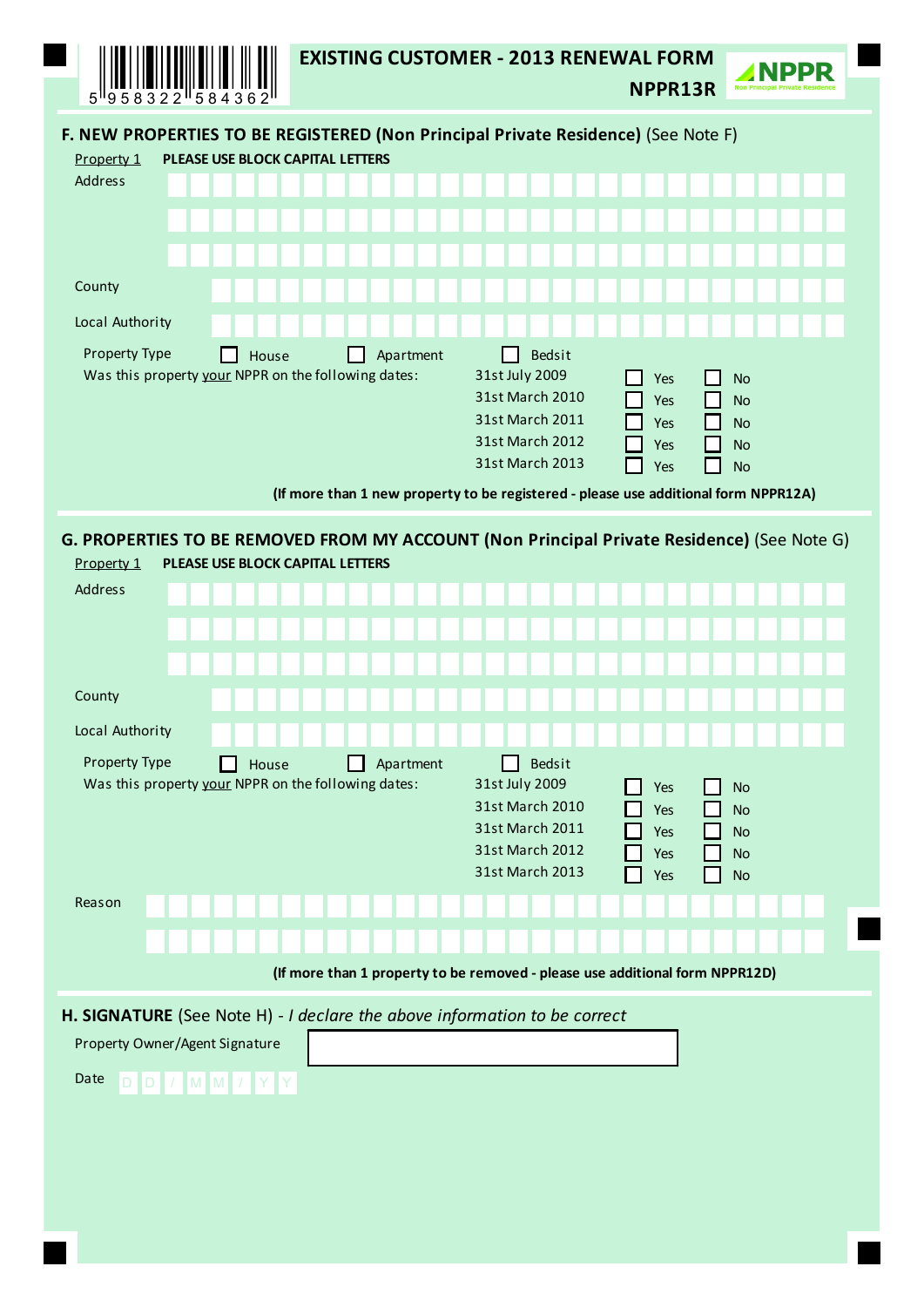

# **EXISTING CUSTOMER - 2013 RENEWAL FORM**

NPPR13R



| I. CARD PAYMENT OPTION (See Note I) |  |  |
|-------------------------------------|--|--|
|                                     |  |  |

| Mastercard<br>Visa<br>Laser<br>- 1 |
|------------------------------------|
| <b>Card Number</b>                 |
| <b>Expiry Date</b><br>MMYY         |
| Cardholder Name                    |
| Cardholder Signature               |
| Amount €                           |

Notes for Completion of Non Principal Private Residence Registration Form - NPPR12R

In completing the form, use CAPITAL LETTERS. Write clearly and accurately within the boxes. DO NOT join your writing.

#### A - PPSN/TRN

• If your country of residence is the Republic of Ireland and you do not have a PPSN/TRN please tick the box to confirm this and please leave PPSN/TRN blank.

. PPSN (also known as RSI number) is unique to each individual and is used to distinguish between individuals with similar names or addresses. The PPSN is usually identified on tax and welfare statements and P60s. If you do not have a PPSN please contact your local Department of Social Protection office. Use of the PPSN is governed by law. The PPSN Code of Practice is available from the Department of Social Protection and on their website (www.welfare.ie).

. TRN - Any company registered in Ireland automatically becomes liable for tax and therefore has a tax reference number.

### **B - ACCOUNT REFERENCE CODE**

. Please enter your Account Reference Code as it appears on the top right hand corner of your receipt for 2009/2010/2011 or 2012

#### **C - OWNER DETAILS**

• If you represent a company or organisation please enter the Company Name and contact name for the company.

. Please make sure to enter a correspondence address as when your form is processed a receipt will be posted to this address. • If the property is jointly owned, liability falls on all co-owners but payment by any one co-owner discharges the liability of all co-owners, please submit details of only ONE owner.

# **D - PAYMENT DETAILS**

• The fees set out below are the charges payable in respect of the years 2009, 2010, 2011, 2012 & 2013. The fee payable in 2009, 2010, 2011, 2012 & 2013 is €200 per NPPR per year. The Act provides that if a charge is not paid within a month after the last date for payment, a late payment fee will apply for every month or part of month that the €200 charge remains unpaid. For 2009 this means that a late payment fee will apply for each NPPR after October 31st 2009 (Example: if you are paying the 2009 charge on one NPPR in April 2013 the amount due would be €200 + 42 x €20 = €1040). For 2010, 2011, 2012 & 2013, the late payment fee will apply to all payments made after 30th June. The late payment fee is €20 per property per month or part of month. Late payment fees will continue to accumulate as long as the charge remains unpaid and the amount involved can be very substantial (see table below per NPPR per year).

| Year  | $Dec-12$ | Jan-13 | $Feb-13$ | $Mar-13$ | Apr $-13$ | $May-13$ Jun-13 |       | $Jul-13$ | Aug- $13$ | $Sep-13$ | $Oct-13$ | $Nov-13$ | $Dec-13$ |
|-------|----------|--------|----------|----------|-----------|-----------------|-------|----------|-----------|----------|----------|----------|----------|
| 2009  | €960     | €980   | €1000    | €1020    | €1040     | €1060           | €1080 | €1100    | €1120     | €1140    | €1160    | €1180    | €1200    |
| 2010  | €800     | €820   | €840     | €860     | €880      | €900            | €920  | €940     | €960      | €980     | €1000    | €1020    | €1040    |
| 2011  | €560     | €580   | €600     | €620     | €640      | €660            | €680  | €700     | €720      | €740     | €760     | €780     | €800     |
| 2012  | €320     | €340   | €360     | €380     | €400      | €420            | €440  | €460     | €480      | €500     | €520     | €540     | €560     |
| 2013  |          |        |          |          | €200      | €200            | €200  | €220     | €240      | €260     | €280     | €300     | €320     |
| Total | €2640    | €2720  | €2800    | €2880    | €3160     | €3240           | €3320 | €3420    | €3520     | €3620    | €3720    | €3820    | €3920    |

. Cash will NOT be accepted. Payment types accepted are Cheque, Bank Draft and Postal Order made payable to 'NPPR'. Credit/Laser Card or Mastercard payment also accepted (see note G).

. Only EURO payments will be accepted.

. Please note: a €10 admin charge applies to payments made directly to Local Authorities.